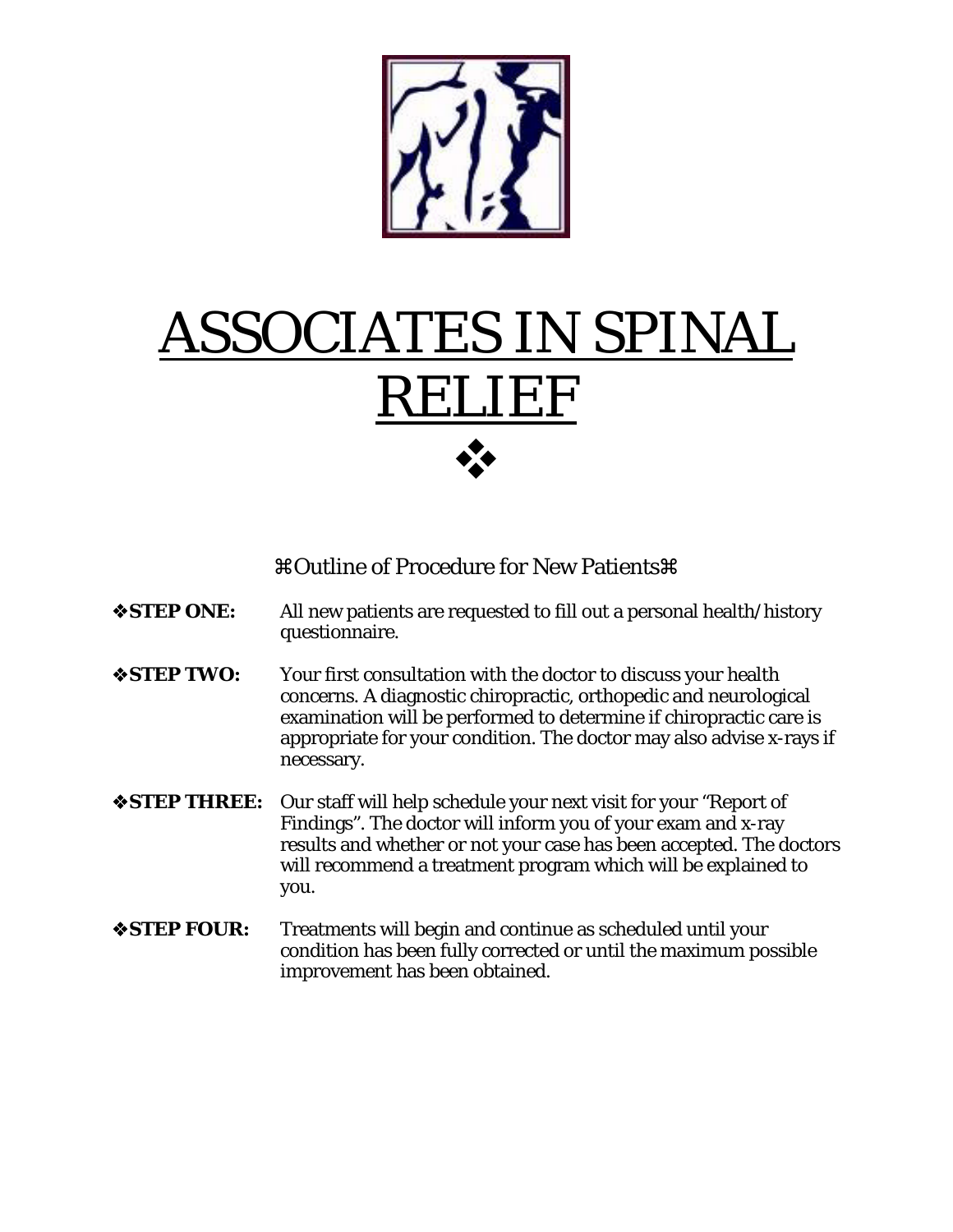# I. Personal History

|                                                                                              |  | SS#: |  |  |  |
|----------------------------------------------------------------------------------------------|--|------|--|--|--|
|                                                                                              |  |      |  |  |  |
|                                                                                              |  |      |  |  |  |
|                                                                                              |  |      |  |  |  |
|                                                                                              |  |      |  |  |  |
|                                                                                              |  |      |  |  |  |
| Marital Status: O Married O Divorced O Single O Widowed Sex: O Male O Female                 |  |      |  |  |  |
|                                                                                              |  |      |  |  |  |
| Responsible party for bill: $\Omega$ Health Insurance $\Omega$ Workman's Comp.<br>O Medicare |  |      |  |  |  |
| $0$ Auto Insurance $0$ Self/Spouse $0$ No Insurance/Self Pay                                 |  |      |  |  |  |

### II. Current Health Condition

| Is this condition, check one: $O$ Job Related $O$ Auto Accident <i>(if so, give date and a brief description)</i> |  |  |  |  |  |
|-------------------------------------------------------------------------------------------------------------------|--|--|--|--|--|
| Current Medications: O Pain Killer O Muscle Relaxant O Blood Pressure Medication                                  |  |  |  |  |  |
|                                                                                                                   |  |  |  |  |  |

# III. Past Health History

| Previous Chiropractic Care? O Yes O No                                                 |
|----------------------------------------------------------------------------------------|
|                                                                                        |
| Have you been treated for any other health condition in the last year? O Yes<br>$O$ No |
|                                                                                        |